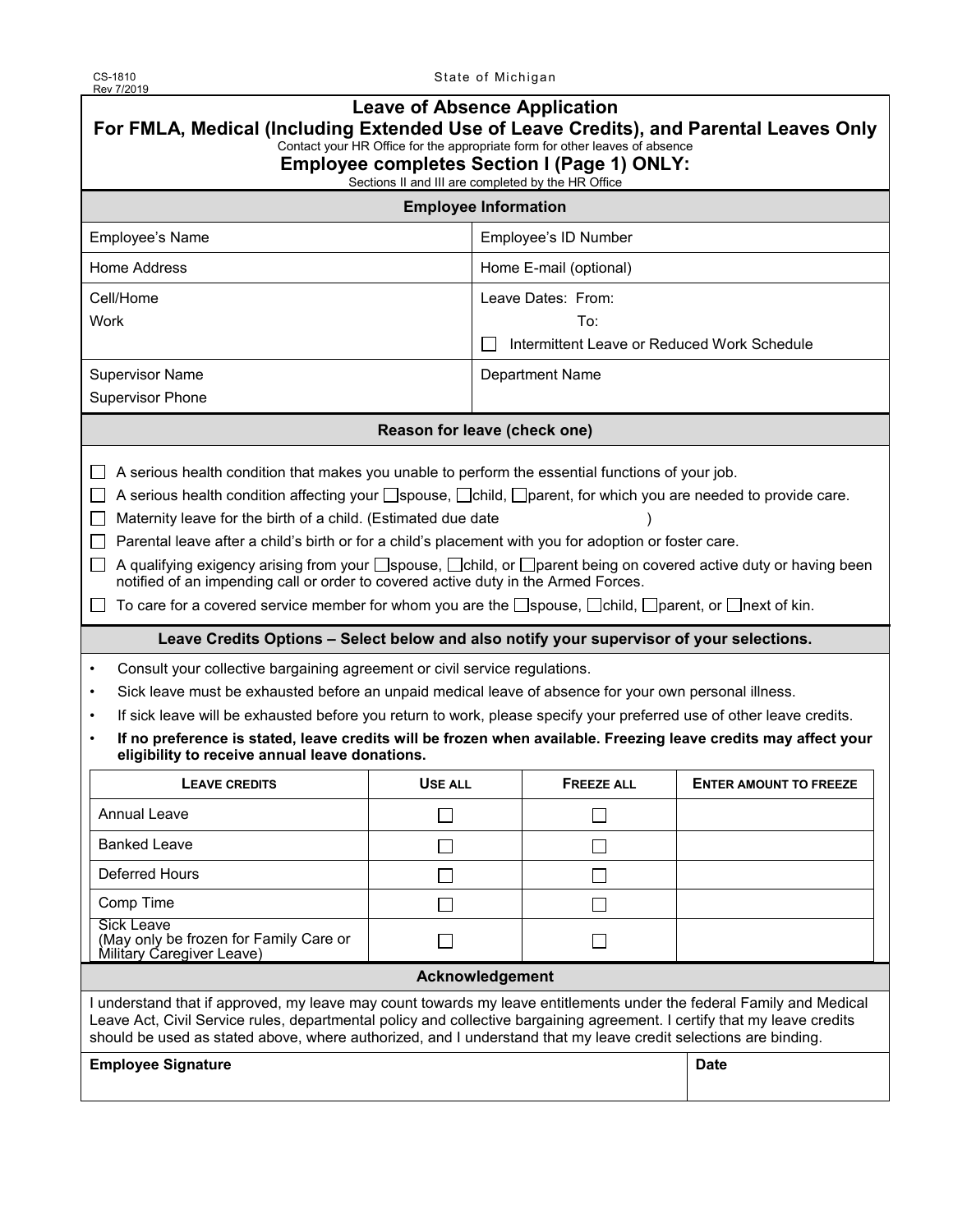| Section II - Family Medical leave Act (FMLA) Notice of Eligibility, Rights, and Designation/Eligibility<br>Determination and Required Certifications - Completed by Human Resources                                                                                                                                                                                                                                                                                                                                                                                                                                                                                                                                                                                                                                                                                                                                                                                                               |                                                                                                                                                                                                                                                                                                                                                                                                                                      |                                                                                                                                                                                                                                                                                                                                                                                                                                                                                      |  |  |  |  |
|---------------------------------------------------------------------------------------------------------------------------------------------------------------------------------------------------------------------------------------------------------------------------------------------------------------------------------------------------------------------------------------------------------------------------------------------------------------------------------------------------------------------------------------------------------------------------------------------------------------------------------------------------------------------------------------------------------------------------------------------------------------------------------------------------------------------------------------------------------------------------------------------------------------------------------------------------------------------------------------------------|--------------------------------------------------------------------------------------------------------------------------------------------------------------------------------------------------------------------------------------------------------------------------------------------------------------------------------------------------------------------------------------------------------------------------------------|--------------------------------------------------------------------------------------------------------------------------------------------------------------------------------------------------------------------------------------------------------------------------------------------------------------------------------------------------------------------------------------------------------------------------------------------------------------------------------------|--|--|--|--|
|                                                                                                                                                                                                                                                                                                                                                                                                                                                                                                                                                                                                                                                                                                                                                                                                                                                                                                                                                                                                   | 1. Employee's Name                                                                                                                                                                                                                                                                                                                                                                                                                   | 2. Employee's ID Number                                                                                                                                                                                                                                                                                                                                                                                                                                                              |  |  |  |  |
| 3.                                                                                                                                                                                                                                                                                                                                                                                                                                                                                                                                                                                                                                                                                                                                                                                                                                                                                                                                                                                                | Eligibility Determination. On _______________(date) you informed us that you needed FMLA leave.<br>□ You are eligible for leave under the FMLA. You appear to be eligible for _____________ (remaining time) for<br>the rest of your 12-month FMLA entitlement period ending ____________(date) for □ servicemember family<br>leave □ other FMLA leave. (Complete rest of Section II before signing and providing form to employee.) |                                                                                                                                                                                                                                                                                                                                                                                                                                                                                      |  |  |  |  |
|                                                                                                                                                                                                                                                                                                                                                                                                                                                                                                                                                                                                                                                                                                                                                                                                                                                                                                                                                                                                   | $\Box$ You are not eligible for leave under the FMLA. (Explain why, sign form, and provide to the employee.)                                                                                                                                                                                                                                                                                                                         |                                                                                                                                                                                                                                                                                                                                                                                                                                                                                      |  |  |  |  |
| If eligible, you have a right under the FMLA for up to 12 weeks of leave in a 12-month period for the first four qualifying<br>reasons listed in Section I. You also may be eligible for up to 26 weeks of leave in a 12-month period for qualifying care<br>for a covered servicemember, although any other FMLA leave taken during that period will count toward your 26-week<br>entitlement. Your health benefits can be maintained during any period of unpaid FMLA leave as if you continued to<br>work. You must be reinstated to the same or an equivalent job with the same pay, benefits, and conditions of<br>employment on your timely return from leave. You may have other leave options under civil service rules or a collective<br>bargaining agreement. If circumstances change and you can return early, you must notify us at least two work days<br>before you intend to report to work. Clarification and notice of your rights and responsibilities under the FMLA follows: |                                                                                                                                                                                                                                                                                                                                                                                                                                      |                                                                                                                                                                                                                                                                                                                                                                                                                                                                                      |  |  |  |  |
|                                                                                                                                                                                                                                                                                                                                                                                                                                                                                                                                                                                                                                                                                                                                                                                                                                                                                                                                                                                                   | □ Sufficient documentation to establish the required relationship between you and your relative.<br>$\Box$ No additional information is requested.<br>$\Box$ Other information. (Explain information needed.)                                                                                                                                                                                                                        | 4. Additional Information. You meet the eligibility requirements, but to determine whether your absence qualifies as<br>FMLA leave, you must return the following information by ______________________(date at least 15 calendar days<br>after notice is provided to employee). If sufficient information is not timely provided, your leave may be denied.<br>□ Sufficient certification to support your request for FMLA leave. The enclosed certification form must be returned. |  |  |  |  |
| 5.                                                                                                                                                                                                                                                                                                                                                                                                                                                                                                                                                                                                                                                                                                                                                                                                                                                                                                                                                                                                | leave. You have the right to elect to substitute accrued paid leave for unpaid FMLA leave as provided in your<br>entitlement. The following conditions will apply: (Explain any conditions.)                                                                                                                                                                                                                                         | <b>Paid Leave Substitution.</b> We $\square$ will or $\square$ will not require that you substitute accrued paid leave for unpaid FMLA<br>collective bargaining agreement or the civil service rules and regulations. If you do not meet the conditions for taking<br>paid leave, you remain entitled to take unpaid FMLA leave. Any paid leave used counts against your FMLA leave                                                                                                  |  |  |  |  |
| 6.                                                                                                                                                                                                                                                                                                                                                                                                                                                                                                                                                                                                                                                                                                                                                                                                                                                                                                                                                                                                | premiums paid by the department to retain your coverage if you do not return to employment after a FMLA-<br>covered servicemember's injury or illness or for other circumstances beyond your control.                                                                                                                                                                                                                                | Insurances. To retain your health, dental, and vision insurance coverage during an unpaid FMLA leave, you must<br>pay any required employee share of the biweekly insurance premiums. You may be required to repay the share of<br>designated unpaid leave for reasons other than continuation, recurrence, or onset of a serious health condition or a                                                                                                                              |  |  |  |  |
|                                                                                                                                                                                                                                                                                                                                                                                                                                                                                                                                                                                                                                                                                                                                                                                                                                                                                                                                                                                                   | coverage will be canceled 15 days after we send written notice that your coverage will lapse.                                                                                                                                                                                                                                                                                                                                        | You have a 30-day grace period to make premium payments once you go off the payroll. You must make<br>arrangements to pay your biweekly share of insurance premiums with your HR office. If not timely paid, your                                                                                                                                                                                                                                                                    |  |  |  |  |
| 7.                                                                                                                                                                                                                                                                                                                                                                                                                                                                                                                                                                                                                                                                                                                                                                                                                                                                                                                                                                                                | conclusion of FMLA leave will cause substantial and grievous economic harm.                                                                                                                                                                                                                                                                                                                                                          | We will continue coverage and recover your share of insurance premiums from you upon your return to work.<br><b>Key Employee.</b> You $\Box$ are or $\Box$ are not a "key employee," whose restoration to employment may be denied after<br>FMLA leave, as authorized under the FMLA, because we have determined that restoring you to employment at the                                                                                                                             |  |  |  |  |
| 8.                                                                                                                                                                                                                                                                                                                                                                                                                                                                                                                                                                                                                                                                                                                                                                                                                                                                                                                                                                                                |                                                                                                                                                                                                                                                                                                                                                                                                                                      | <b>Periodic Reports.</b> While on leave, you $\Box$ will or $\Box$ will not be required to furnish us with periodic reports every<br>(indicate interval, as appropriate for particular situation) of your status and intent to return to work.                                                                                                                                                                                                                                       |  |  |  |  |